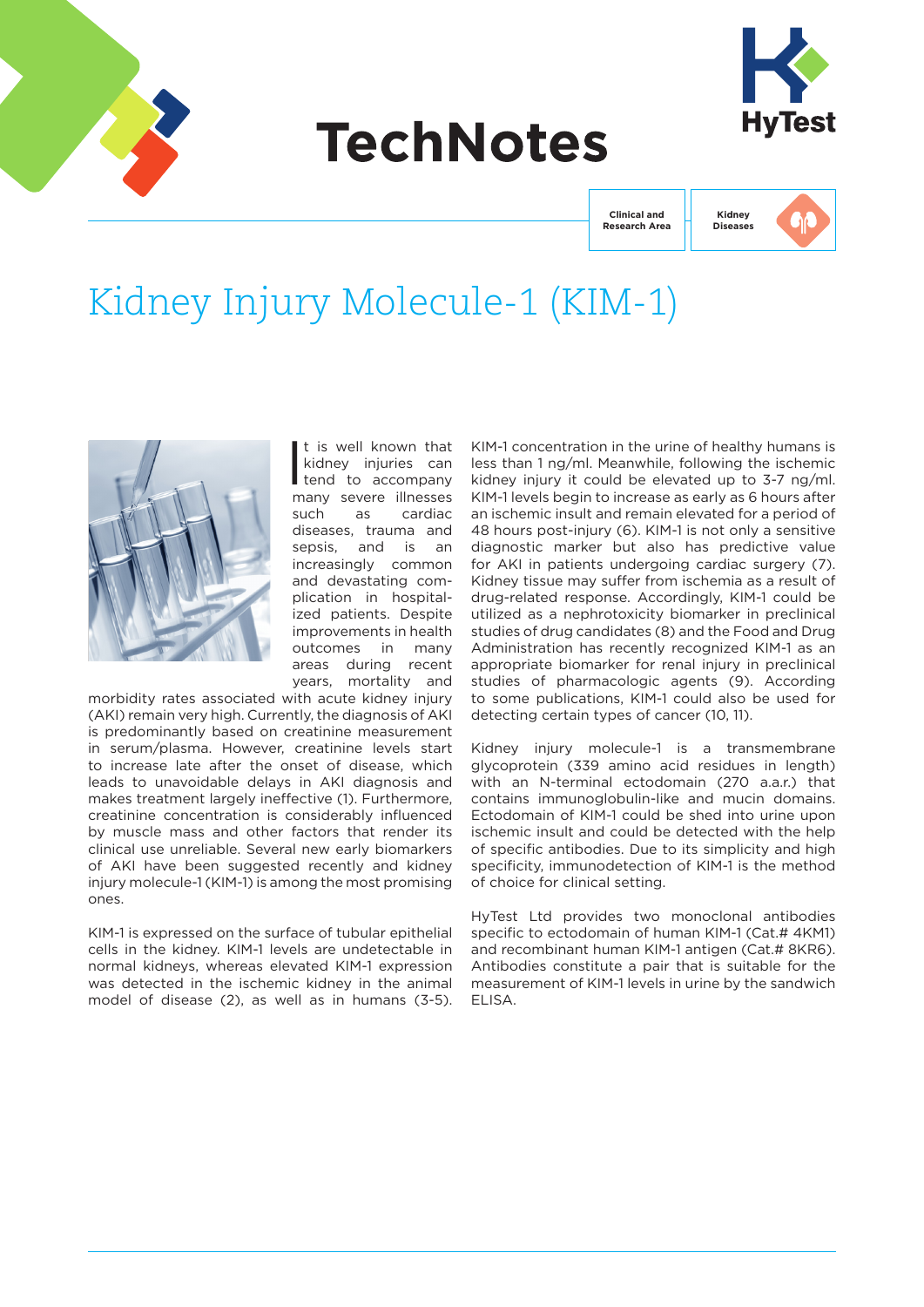### **Recombinant KIM-1**

HyTest Ltd provides recombinant ectodomain of human KIM-1 that are expressed in the baculovirus expression system. Recombinant human KIM-1 ectodomain contains 7 additional amino acid residues on the N-terminus and these additional residues serve as an affinity tag for purification. Recombinant human KIM-1 is purified from cell culture fluid using several chromatography steps and migrates as relatively broad protein band (this is a characteristic of the majority of glycoproteins) on Coomassie-stained gel after SDS-electrophoresis in reducing conditions (Fig. 1). The apparent molecular weight of recombinant human KIM-1 ectodomain lies in the region 60-90 kDa.



**Figure 1. SDS-gel electrophoresis of human recombinant KIM-1 ectodomain expressed in baculovirus system, reducing conditions.** Lane 1: Molecular weight standards, Fermentas

(130, 100, 70, 55, 35, 25 kDa)

Lane 2: Human recombinant KIM-1 ectodomain expressed in baculo virus system, 2 μg

Gel staining: Coomassie Brilliant Blue R-250

The homogeneity of KIM-1 was further tested by sizeexclusion chromatography in tris-buffered saline (Fig. 2). KIM-1 elutes as a single symmetrical peak at conditions outlined in the figure legend, which indicates that recombinant KIM-1 is homogenous.



#### **Figure 2. Size-exclusion chromatography of purified recombinant human KIM-1 ectodomain.**

Chromatography was conducted using the AKTA purifier system on Superdex 200 5/150 column. Eluent: 50 mM tris, pH 8, 150 mM NaCl. Protein load 17 μg. Blue line – optical density at 280 nm wavelength.

HyTest's recombinant human KIM-1 ectodomain could be utilized as a calibrator in immunoassays for detecting human KIM-1 in vitro as well as in urine samples (Fig. 4).

# **Ordering information**

### **ANTIGEN**

| l Product name                                               | Cat.# | <b>Purity</b> | Source      |
|--------------------------------------------------------------|-------|---------------|-------------|
| Kidney injury molecule-1 (KIM-1), ectodomain,<br>recombinant | 8KR6  | $>92\%$       | Recombinant |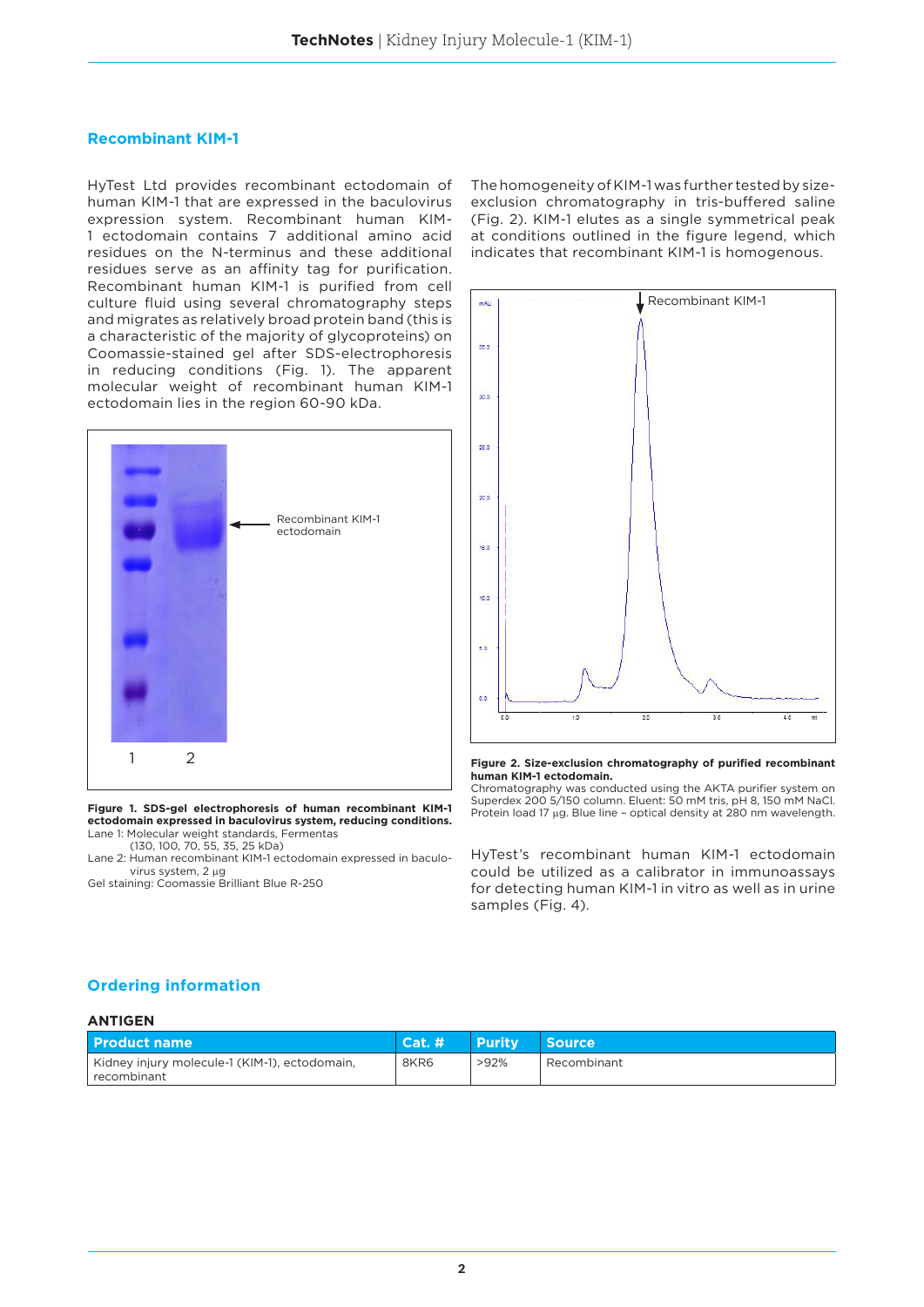# **Anti-human KIM-1 monoclonal antibodies**

*Host animal: Mice Balb/c Cell line used for fusion: Sp2/0*

*Antigen: Recombinant human KIM-1 ectodomain Purification method: Protein A affinity chromatography Presentation: MAb solution in PBS with 0.1% sodium azide Application: Human KIM-1 immunoassay, sandwich human KIM-1 immunoassay*

Hybridoma clones were derived from the hybridization of Sp2/0 myeloma cells with spleen cells of Balb/c mice that were immunized with the human recombinant KIM-1 ectodomain. Two antihuman KIM-1 MAbs, KIM70 and KIM75, were selected with regard to the specificity and sensitivity of their interaction with KIM-1 in ELISA with antigen coated on to the plate surface.

# **Applications**

#### **Quantitative sandwich immunoassay**

Selected MAbs were tested in sandwich fluoroimmunoassay as capture and detection antibodies with recombinant human ectodomain KIM-1 as an antigen. The recommended MAb pair is KIM70-KIM75 (Fig. 3)



**Figure 3. Calibration curve for KIM70-KIM75 fluoroimmunoassay.** The MAb KIM70 was used for capture (1 μg/well), detection MAb KIM75 was labeled with stable Eu<sup>3+</sup> chelate (0.2  $\mu$ g/well). Recombinant human KIM-1 ectodomain antigen in the buffer containing 0.1% sodium deoxycholate and 10 mM glucose was utilized as an antigen.

The limit of detection of the KIM70-KIM75 fluoroimmunoassay is approximately 0.2 ng/ml.

The KIM70-KIM75 assay was tested for its ability to recognize native KIM-1 in urine specimens of patients with cardiorenal syndrome, trauma and pyelonephritis, as well as in the urine of healthy volunteers (Fig. 4).



**Figure 4. Detection of KIM-1 in human urine samples by the KIM70- KIM75 sandwich fluoroimmunoassay.** 

Urine samples were taken from patients with cardiorenal syndrome (patients 3 and 4), trauma (patient 1) and pyelonephritis (patient 2), as well as from apparently healthy volunteers (healthy 1, 2, 3, 4). These samples were diluted 1:1 with a buffer containing 0.1% sodium deoxycholate and 10 mM glucose. HyTest's recombinant human KIM-1 ectodomain was used as a calibrator.